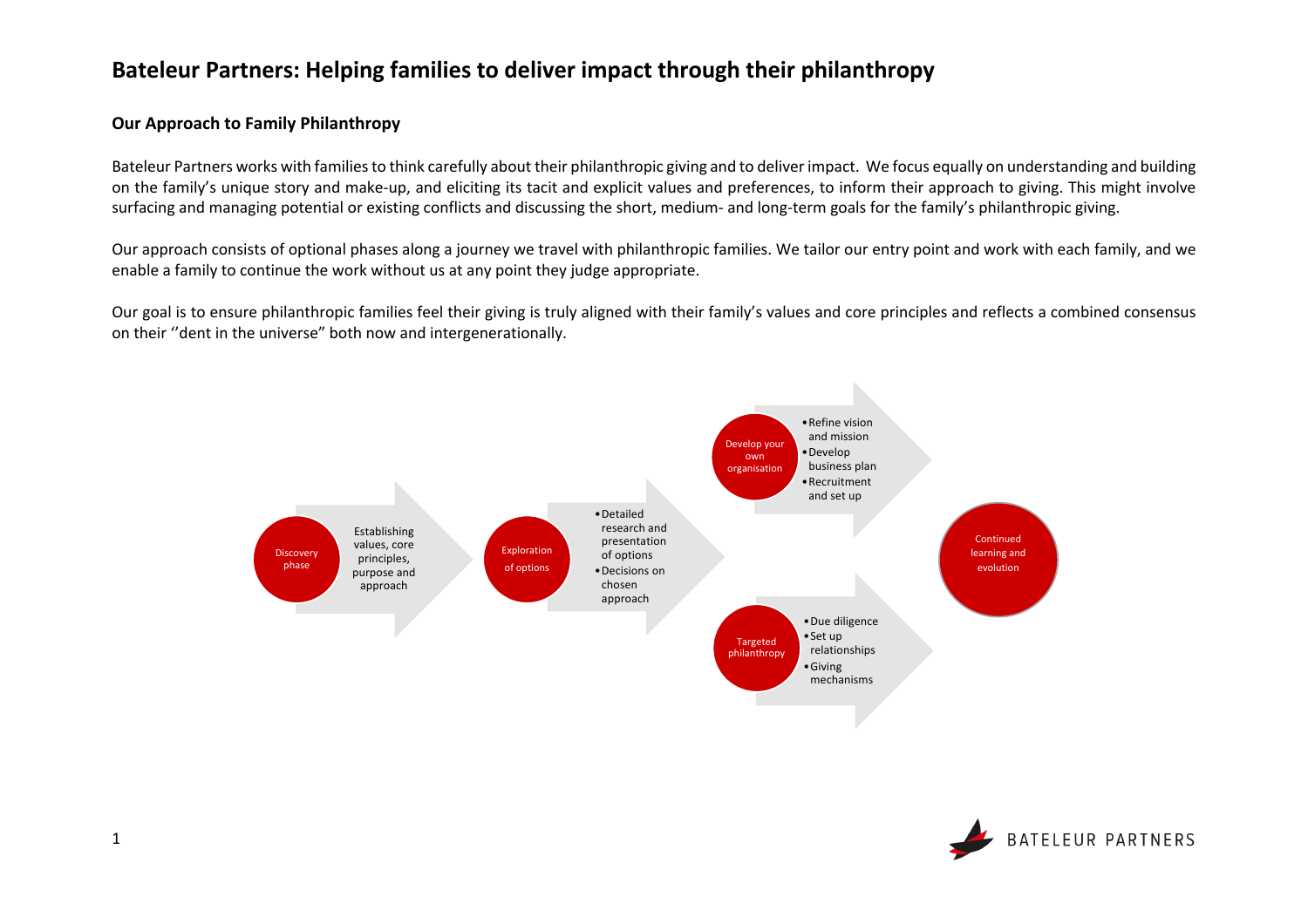# **Bateleur Partners: Helping families to deliver impact through their philanthropy**

### *Phase 1. Discovery - Choices and Principles that will Guide Us*

Phase 1 is designed to help a family narrow down their thinking around big picture goals, approach, values and principles.

We start our work by delving into the stories, values and core principles of the family and use these to help them articulate or refine the purpose and approach they want to pursue in their giving. The intersection of these three areas can help narrow down the focus and specific nature of their philanthropic endeavours.

This phase is usually a one- or two-day workshop with family members. It is the most critical part of our work together as it will set out the framework and filters for all future decision-making and implementation. Values need to be specific and differentiating rather than generic, and the core principles become the mechanism for how these are actioned and lived both internally and externally.

Questions to consider include: Why are you giving? What drives you? What change do you want to see? And who do you want to help?



Considering how you will deliver impact is crucial too: Do you want to set up your own organisation or give through others? Will you give on a grant basis or do you prefer returns from a patient capital or social enterprise model? And how much are you willing to invest (this is important to ascertain scale and ambition)? Helping you to think about how your family's specific know-how and network could be leveraged to achieve greater impact is also important. And how involved you want to be.

Our approach in phase 1 enables in-depth discussion to help you build strong foundations for your philanthropy.

### *Phase 2. Exploration of Options*

This phase involves deeper research into the how, what, who and where a family might be attracted to give in line with their goals, principles and approach. Depending on the family's experience and choice of fields to explore, this phase could range from a few weeks to a few months and could include:

- Research and analysis by Bateleur Partners into key areas, players, gaps in 1-2 chosen area/areas
- Interviews/meetings set up by Bateleur Partners with key players in these areas
- Presentation of findings and recommendations (if requested) by Bateleur Partners to the family
- Narrowing down choices and thinking through next steps together